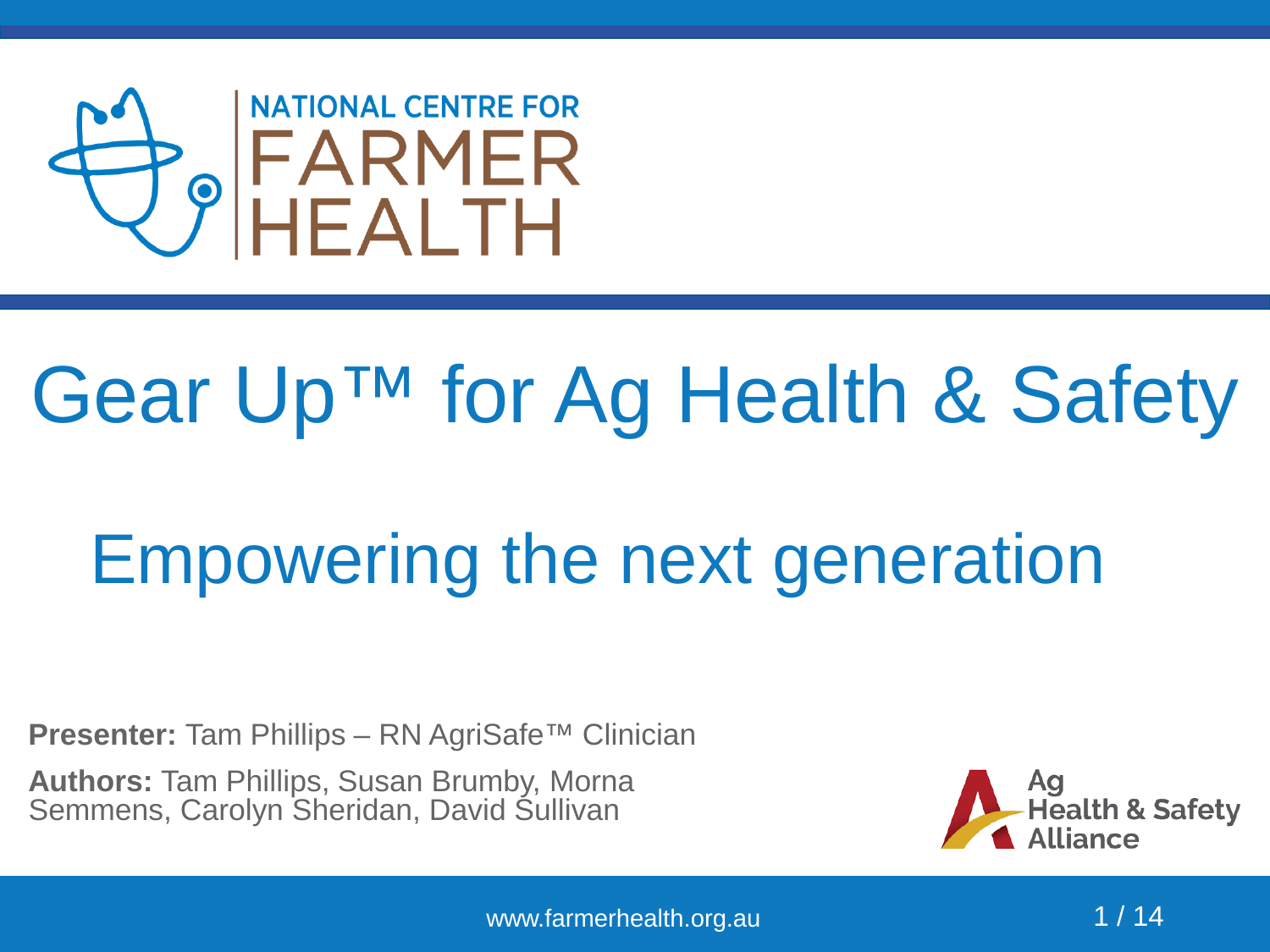# National Centre for Farmer Health

A partnership between Deakin University School of Medicine and Western District Health Service

**Mission:** *To make a difference to farmers' lives*

**Focus on**: Improvement of health, wellbeing and safety of:

- Farmers
- Farm employees
- Farm families across Australia

Through leadership, advocacy, service, research and education

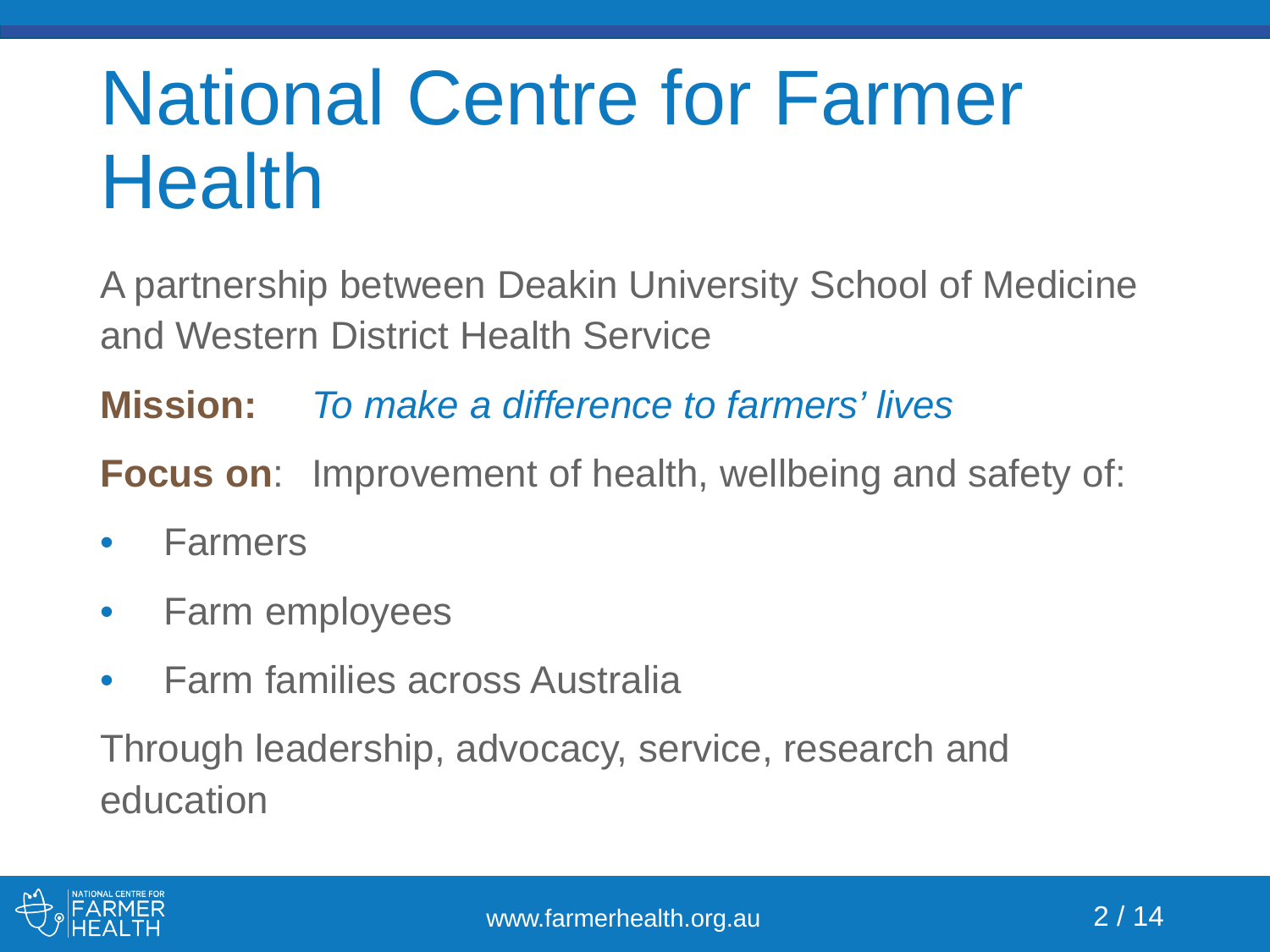# Program Objectives

• Embedding health and safety awareness in the next generation of farmers and agricultural workers.

• Engaging students enrolled in agricultural studies through an interactive program.

• Using surveying, customised training and education to change attitudes and behaviours often learnt from family members

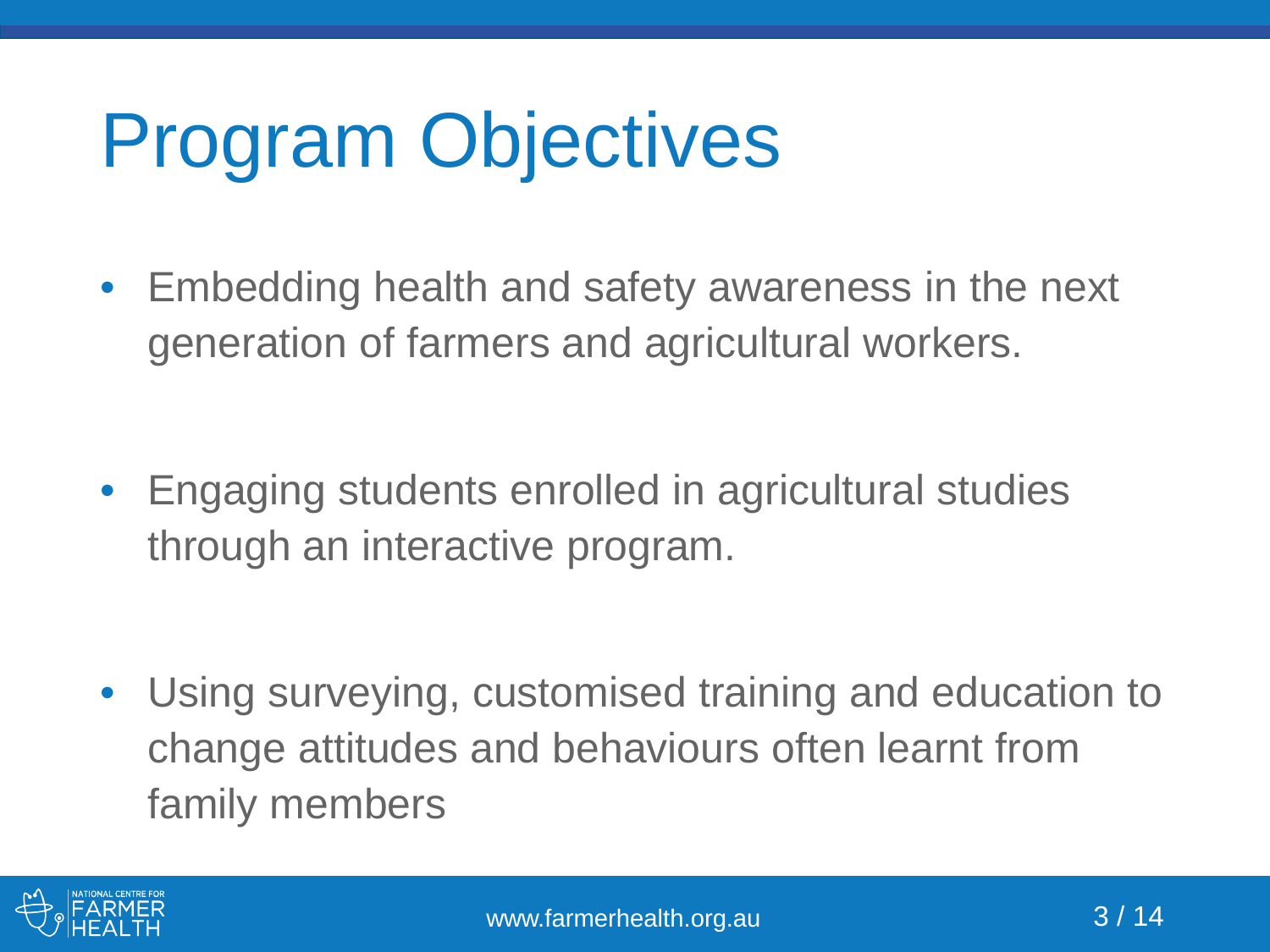### **Method**

- Recruitment of 3 schools/colleges from agricultural areas in Victoria
	- RIST Hamilton
	- Longernong College Horsham
	- Emmanuel College Warrnambool
- All students were enrolled in agricultural studies
- Program delivered at each school/college

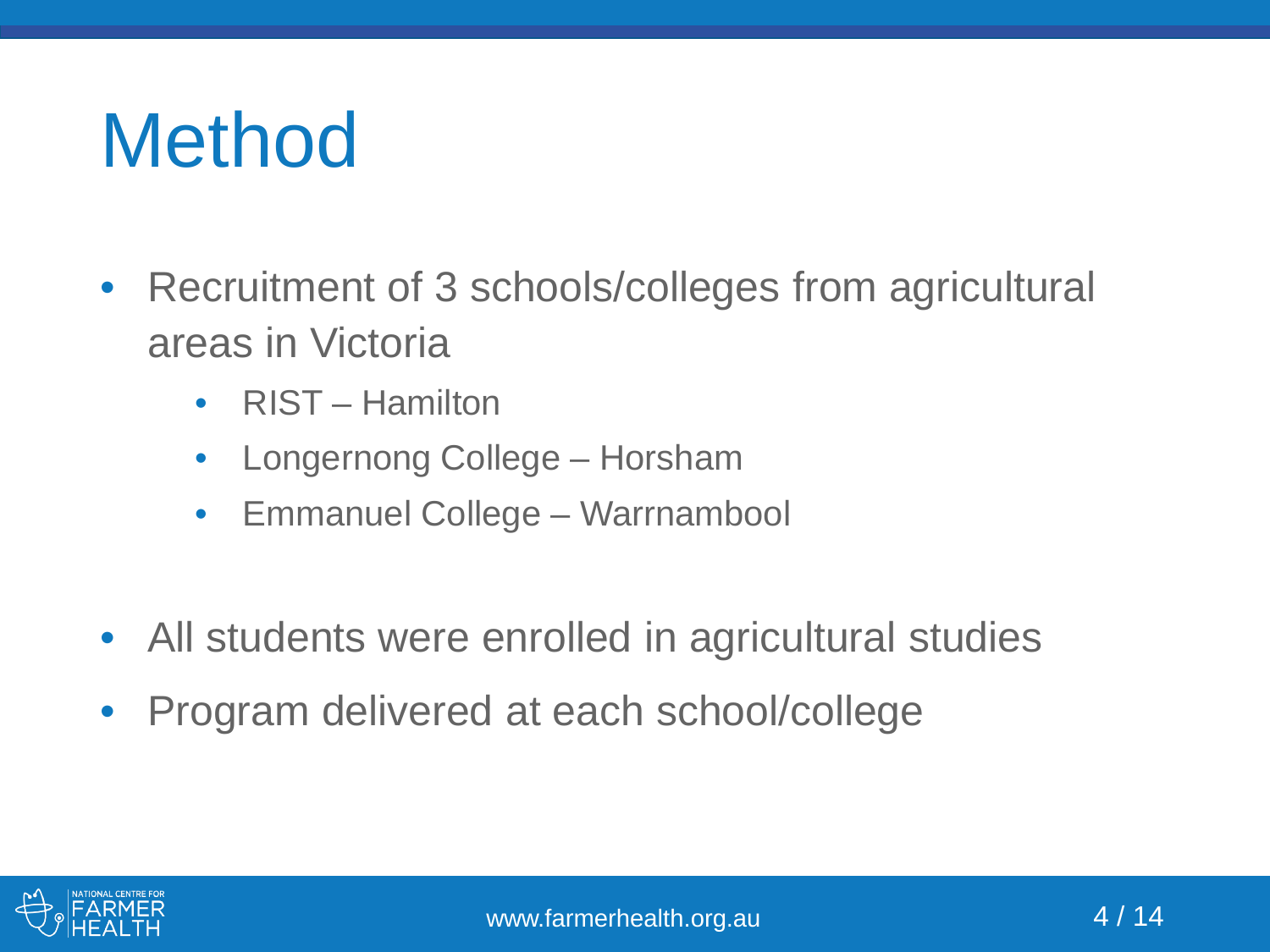# Method – part 1

- Pre Program survey link sent to participants via Survey Monkey
- Topics themes include:
	- Individual involvement in agriculture
	- Farming tasks performed
	- Eye, ear and respiratory health
	- Personal safety
	- Concern for family and friends working in agriculture
- Survey results analysed to formulate education

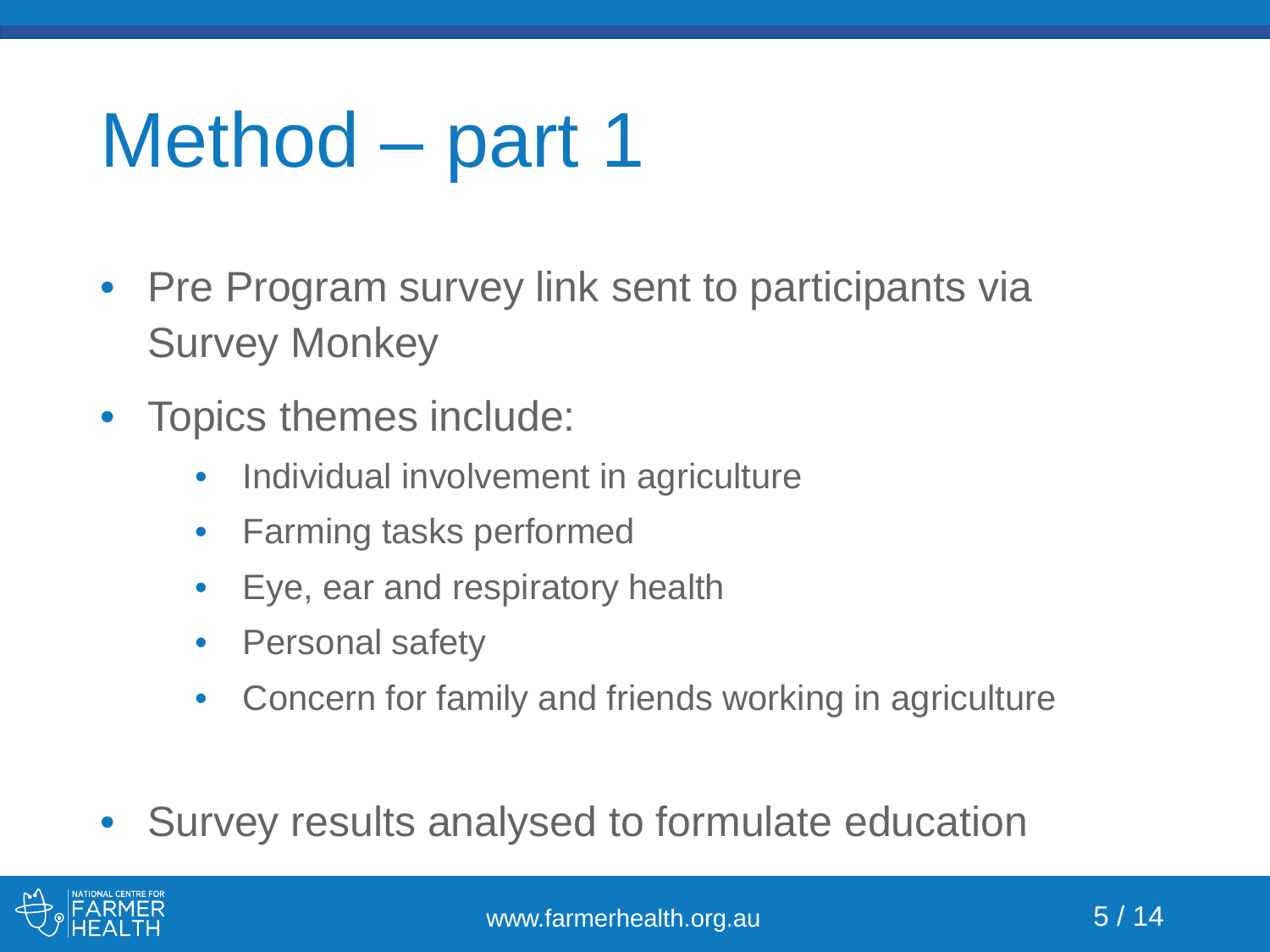# Method – part 2

- Delivery of Gear Up<sup>™</sup> for Ag Health and Safety Program using Prezi
	- Prezi provides a simple, intuitive interface in the cloud
	- Creates and collaborates wherever you have a connection.
- Kahoot Pre and Post survey
- **Demonstrations**
- **Prizes**
- Free PPE Tote Bag



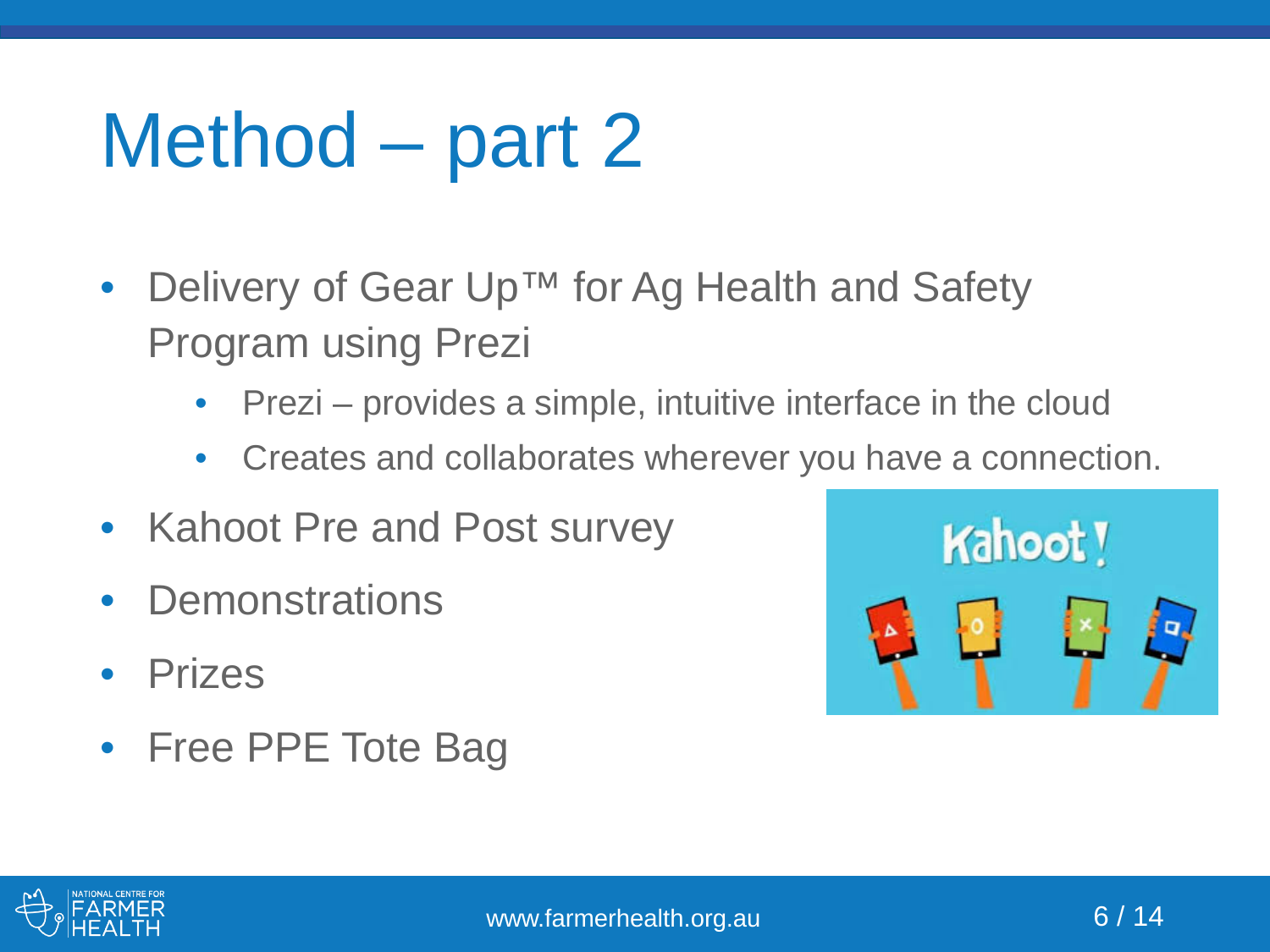### Gear Up™ Pilot photos









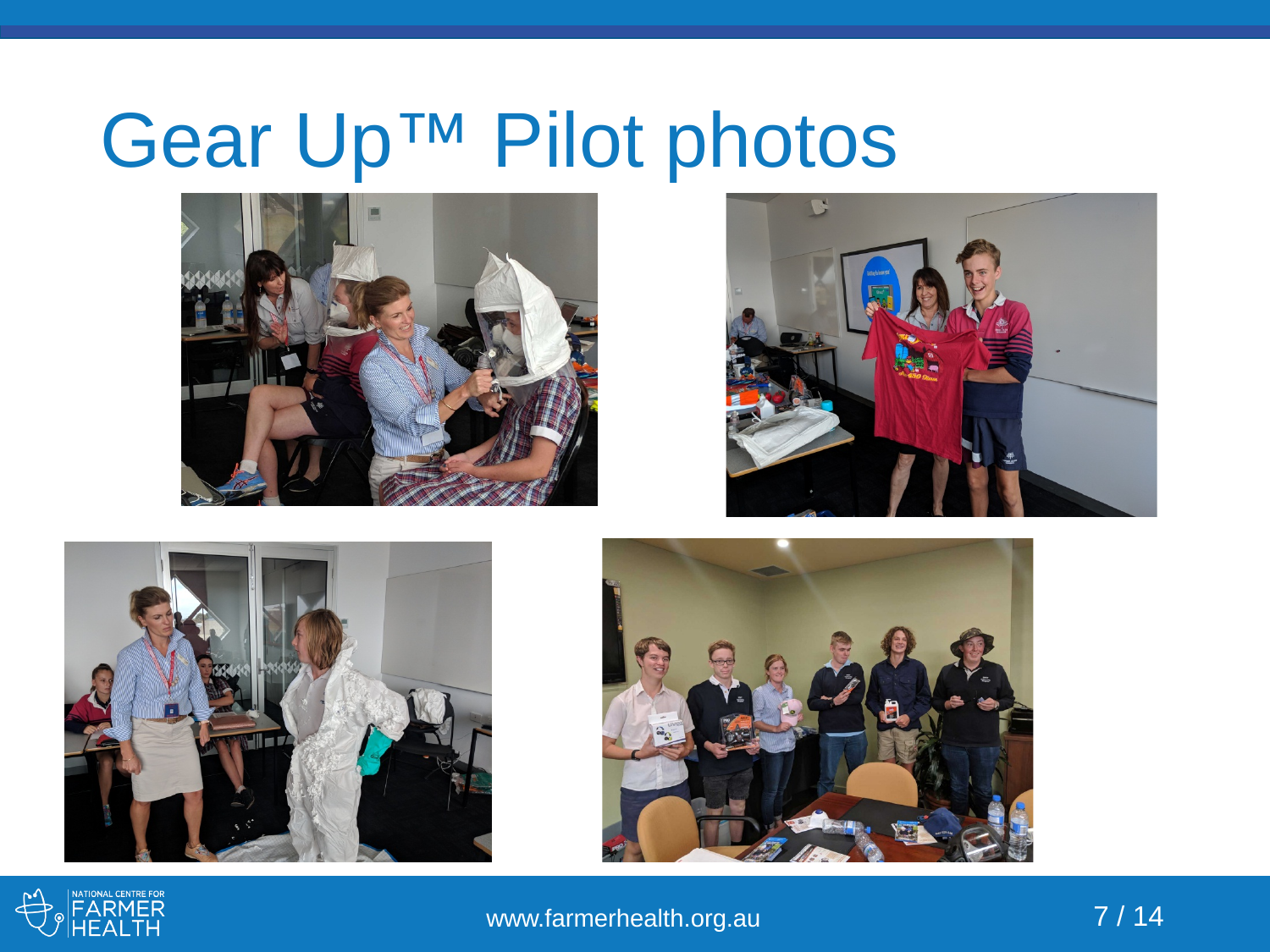# Method – part 3

#### • Post Program

- survey link sent to participants via Survey Monkey
- 4 weeks after program
- Request feedback "since the program....."
- Same topics themes and questions
- Survey results analysed and comparisons made

• Rebooking of program for follow year of students

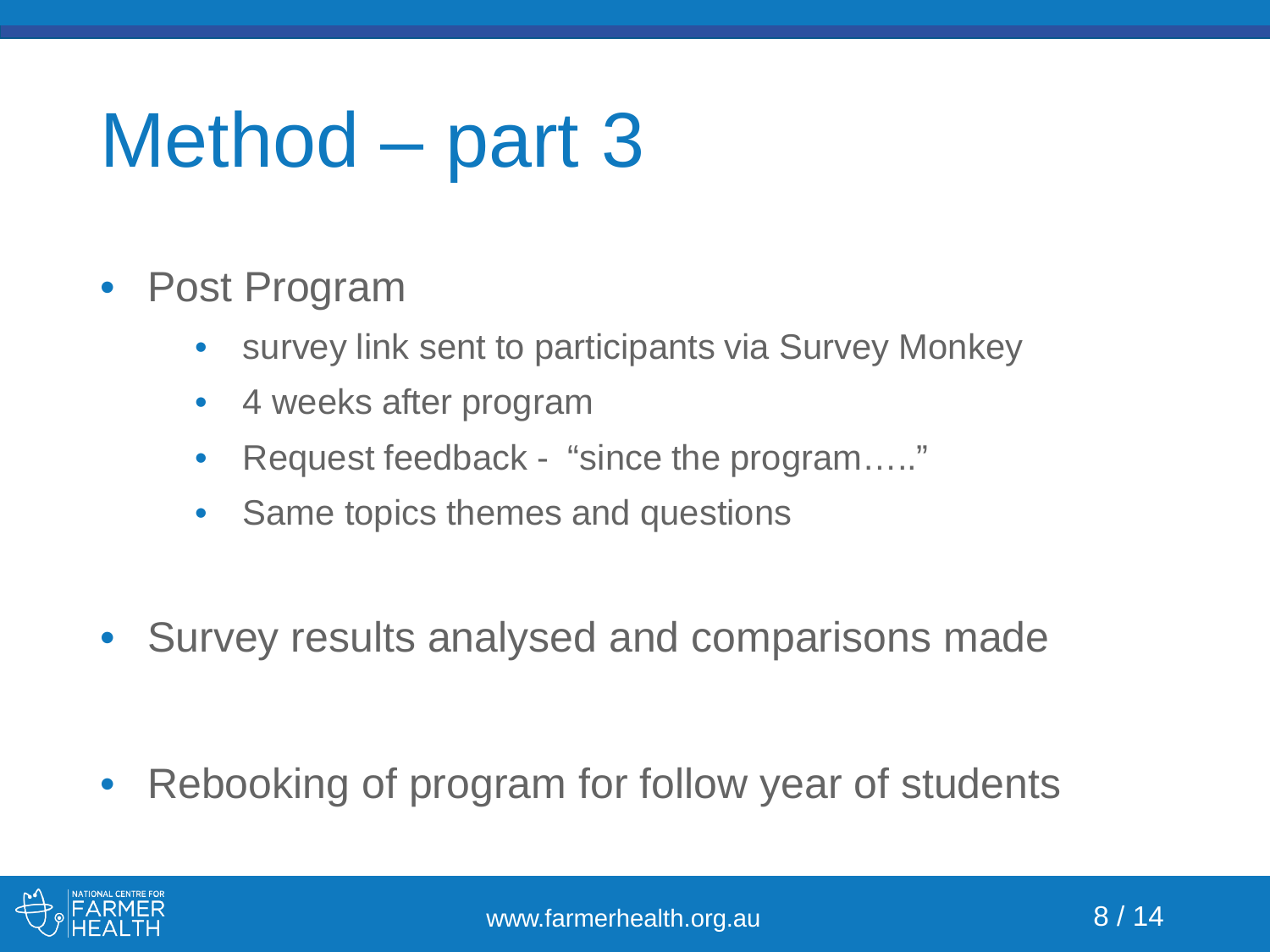# Gear Up™ pilot participants

| Variable                                                                 | <b>Number of</b><br><b>participants</b><br>$(n=90)$ | <b>Percentage of</b><br>participants % |
|--------------------------------------------------------------------------|-----------------------------------------------------|----------------------------------------|
| <b>RIST College - Hamilton (n=3)</b>                                     | 3                                                   | 3%                                     |
| Longernong College – Horsham (n= 48)                                     | 48                                                  | 54%                                    |
| <b>Emmanuel College - Warrnambool (n=39)</b>                             | 39                                                  | 43%                                    |
| Gender<br>Male – mean age = 18.8 years<br>Female – mean age = 18.4 years | 48<br>42                                            | 53%<br>47%                             |

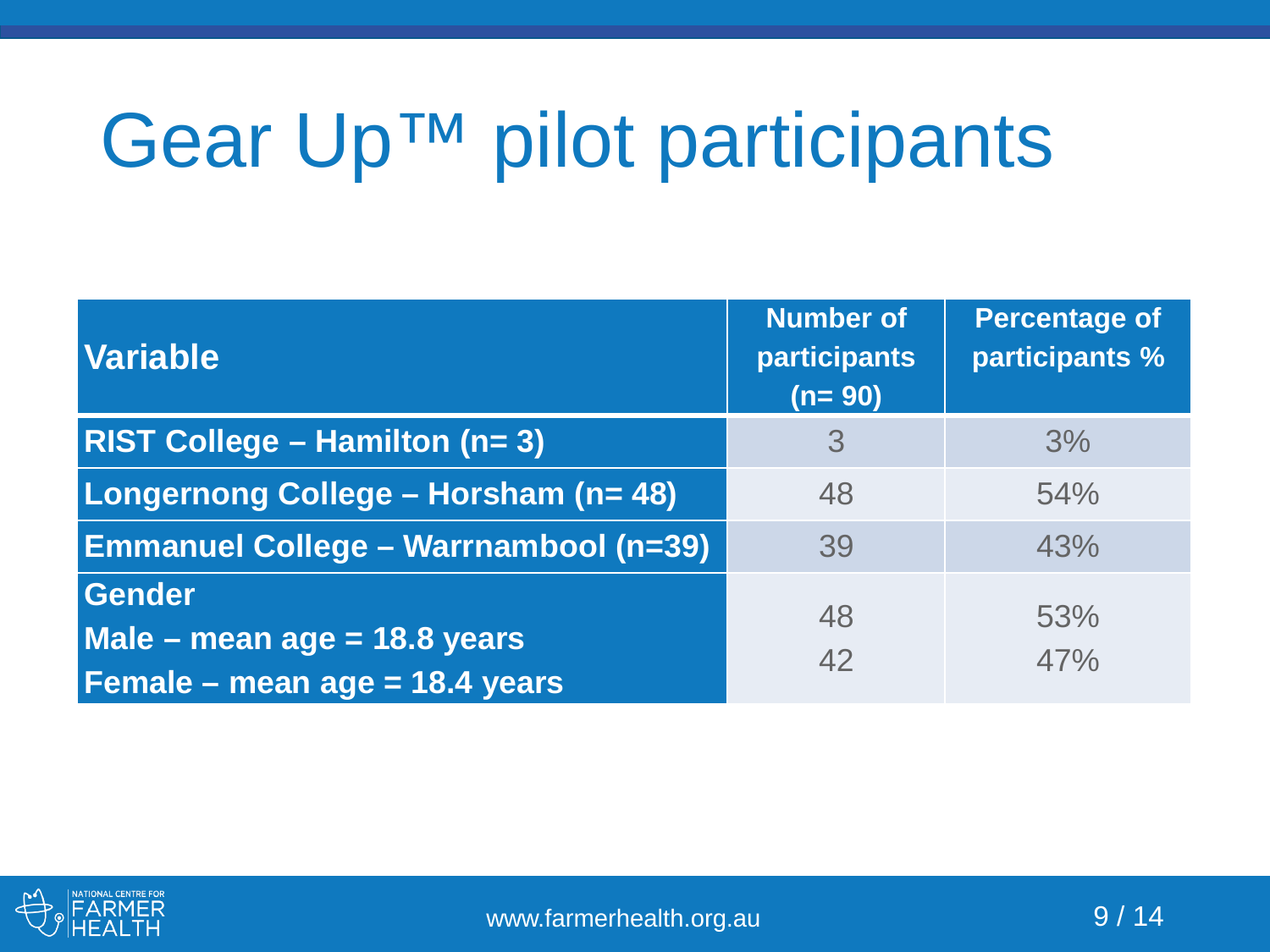## Health risk factors

| <b>Variable</b>                                                                                            | <b>Number of</b><br><b>participants</b><br>$(n=90)$ | <b>Percentage of</b><br>participants % |
|------------------------------------------------------------------------------------------------------------|-----------------------------------------------------|----------------------------------------|
| How many have participated in<br><b>farming activities in the past 12</b><br>months (n=90)                 | 79                                                  | 88%                                    |
| *Report shortness of breath, cough,<br>fever or chills after being exposed to<br>dusty environments (n=85) | 31                                                  | 36%                                    |
| <b>**Always wear respiratory protection</b><br>when working in dusty environments<br>$n=76$                |                                                     | 9%                                     |
| <b>**Concerned about health of family</b><br>their own family members (n=85)                               | 52                                                  | 61%                                    |

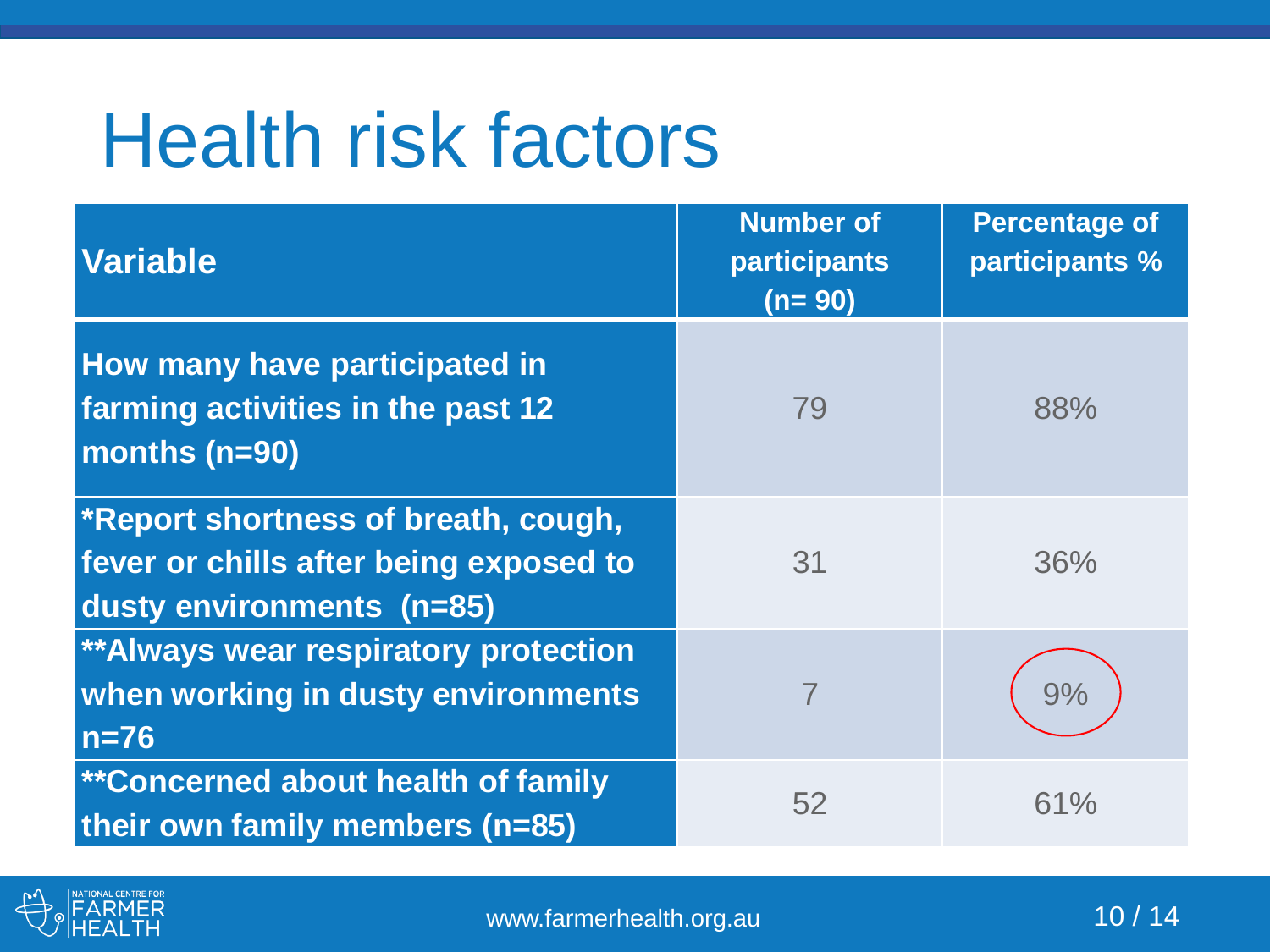# Safety risk factors

| <b>Variable</b>                                                                         | <b>Number of</b><br>participants<br>$(n=90)$ | <b>Percentage of</b><br>participants % |
|-----------------------------------------------------------------------------------------|----------------------------------------------|----------------------------------------|
| Age started helping on farm * (n=81)<br>4 years or younger (n=16)                       |                                              |                                        |
| $5 - 8$ years (n=29)                                                                    | 16<br>29                                     | 20%<br>36%                             |
| $9 - 12$ years (n=19)                                                                   | 19                                           | 23%                                    |
| $\boxed{13 - 14 \text{ years} (n=8)}$                                                   | 8                                            | 10%                                    |
| 15 years or older (n=9)                                                                 | 9                                            | 11%                                    |
| <b>**Always wear helmet on Quad bike</b><br>$(n=73)$ *17 do not use bikes               | 21                                           | 29%                                    |
| *Always or sometimes allow extra<br>riders to passenger when operating<br>bike $(n=73)$ | 52                                           | 71%                                    |
| <b>**Have rolled a quadbike (n=73)</b>                                                  | 13                                           | 18%                                    |

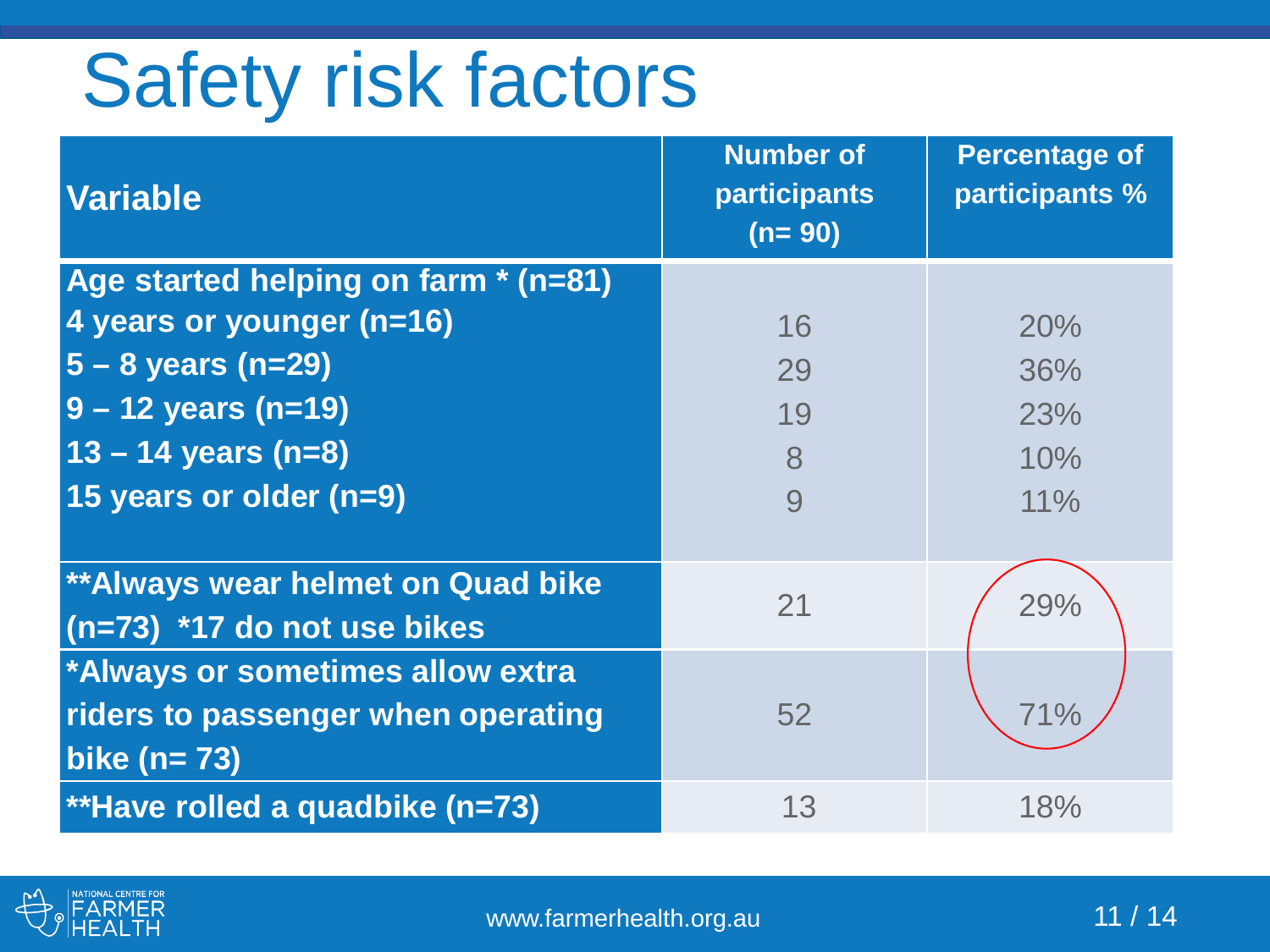# Conclusion in empowering the next generation

- Persuasive and compelling case to progress a wide targeted education program
- Health and safety is a serious matter needing attention at any age
- Interactive
	- **surveys**
	- demonstrations
	- prizes
	- free PPE
- creates meaning and assists with engagement.

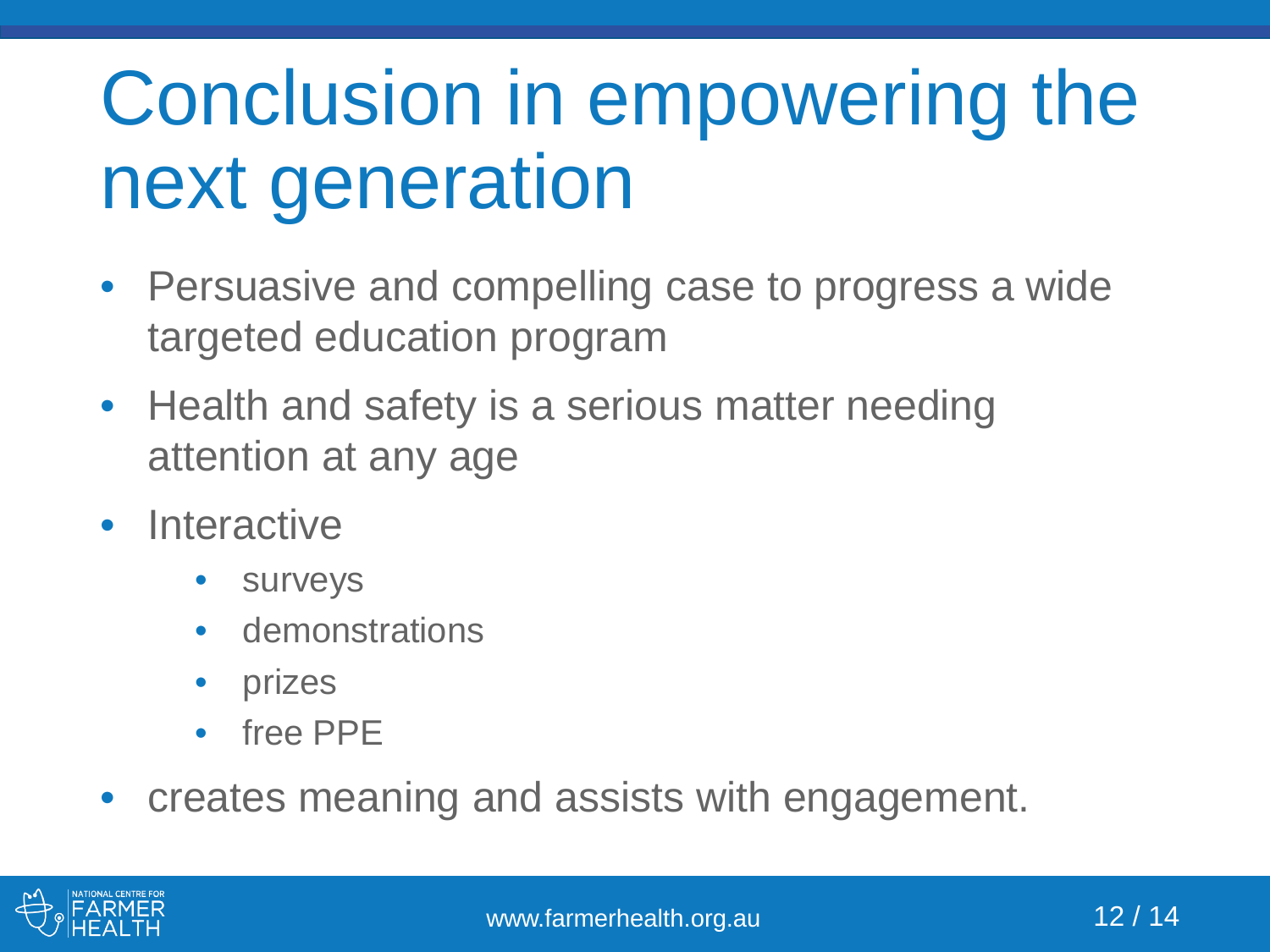### Thank you to our partners











*The success of the Australian Gear Up™ Pilot has*  **Ag**<br> **− Health & Safety**<br> *contributed to the growth of the program. Currently as we contributed to the growth of the program. Currently as we speak the program is being rolled out in Denmark and Sweden. We look forward to continuing success in collaboration with NCFH and making a difference to the next generation of farmers and agricultural workers.* **Carolyn Sheridan RN, BSN Founder/President**